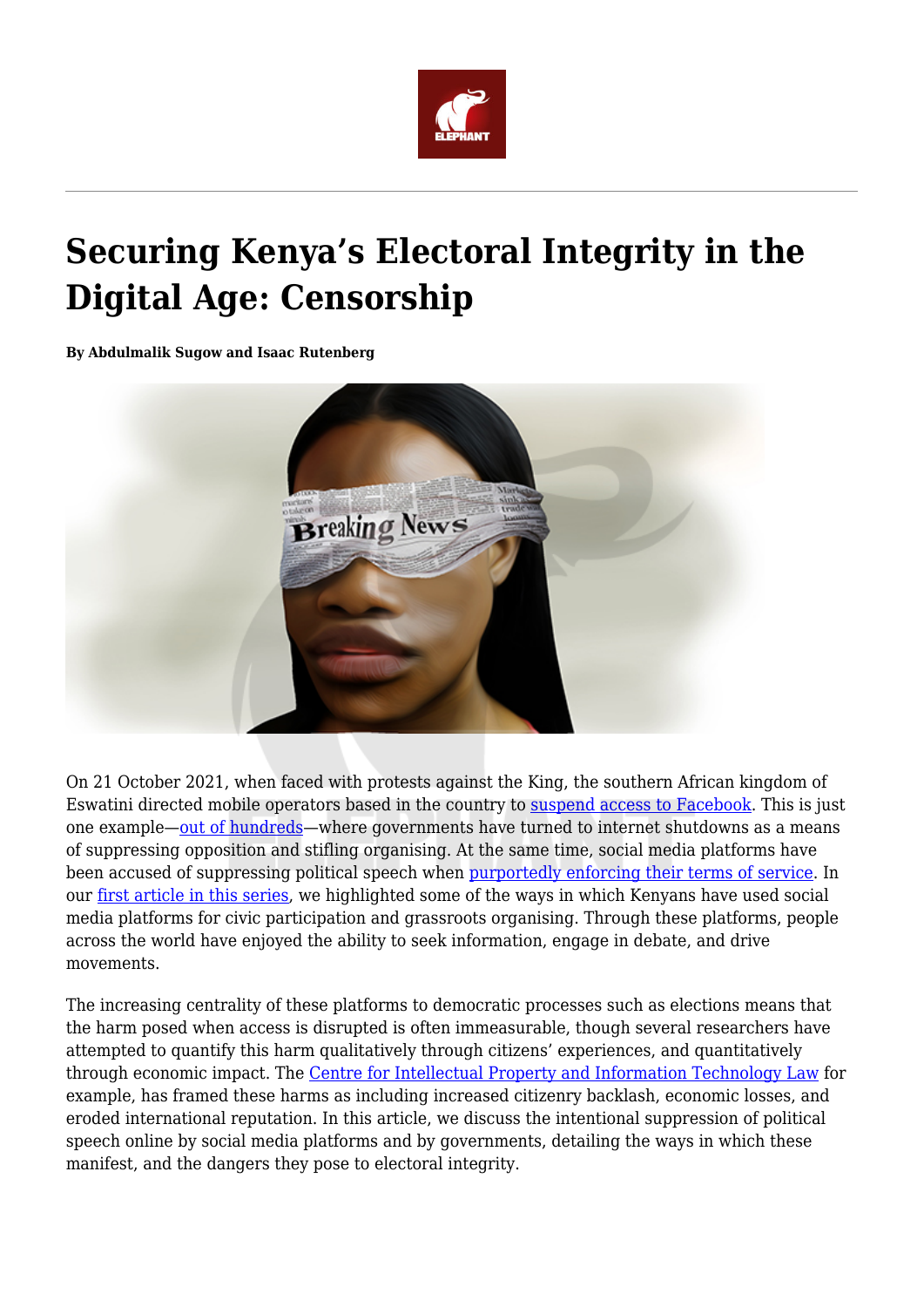## **Suppression by platforms**

Almost exactly a year prior to the Kingdom of Eswatini's blocking of Facebook, there were widespread protests in Nigeria over the Special-Anti Robbery Squad (SARS). Fed up with the corruption and brutality of SARS officers, citizens took to the streets. During these protests, it was reported that the army used live ammunition, resulting in the death of some of the protestors. When these reports were shared, Instagram's algorithms [flagged them as 'potentially false'](https://africanarguments.org/2020/10/endsars-fake-news-is-instagram-equipped-to-police-the-internet/), further inflaming sentiments around the entire ordeal and leading Instagram to [issue an apology](https://www.cbsnews.com/news/nigeria-endsars-protest-apologizes/).

This occurrence is but one example of the challenges facing content moderation by these platforms in Africa, and by extension the Global South. These platforms are empowered to enforce their Terms of Service (ToS) which, often, contain guidelines that restrict the spread of false information and hate speech. When detected, such content is either taken down entirely or downranked. However, enforcing these restrictions is often difficult. For one, due to the sheer amount of content shared, these platforms often use artificial intelligence to flag violations of their ToS.

These technologies are often trained on datasets that are not representative of the lived experience of Africans and as such, are biased from the outset. These biases manifest in erroneous actions such as Instagram's response to the #EndSARS protests. Platforms such as Facebook are aware of these shortcomings; recently leaked internal documents revealed that Facebook's artificial intelligence moderation tools were [flagging cockfights as car crashes, and mass shootings as either paintball](https://arstechnica.com/tech-policy/2021/10/facebook-ai-moderator-confused-videos-of-mass-shootings-and-car-washes/) [games or a carwash.](https://arstechnica.com/tech-policy/2021/10/facebook-ai-moderator-confused-videos-of-mass-shootings-and-car-washes/) While these platforms also have human reviewers to verify some of the actions taken by the moderation tools, these humans are almost always blind to the specific contexts and nuances of the societies to which the content they moderate relates.

Alive to these concerns, Facebook pledged to hire [100 moderators and trusted flaggers to cover](https://www.cima.ned.org/blog/uprooting-hate-speech-the-challenging-task-of-content-moderation-in-ethiopia/) [every African market.](https://www.cima.ned.org/blog/uprooting-hate-speech-the-challenging-task-of-content-moderation-in-ethiopia/) It is not clear how many have been hired so far. It also remains unclear whether this would have a noteworthy impact as these "African markets" can further be segmented into thousands of language groups, all making use of these social media platforms, complicating moderation efforts. Erroneous flags that result in either the taking down or downranking of content have undermined efforts to raise awareness around injustice or to organise movements, as was the case in [Tunisia when Facebook took down accounts belonging to 60 activists.](https://slate.com/technology/2020/08/social-media-content-moderation-african-nations.html) These decisions are often consequential from a political perspective and take place in relative opacity.

These technologies are often trained on datasets that are not representative of the lived experience of Africans and as such, are biased from the outset.

Aside from errors in content moderation, social media platforms sometimes intentionally engage in suppression of speech at the direction of governments. Through [transparency reports](https://transparency.fb.com/data/content-restrictions/), Facebook and Twitter disclose instances where they have been requested by governments to either take down or restrict access to content based on such content violating local laws. With the enactment of laws criminalising the spread of subjectively defined false information (laws which Matt Bailey calls "[fake](https://techpolicy.press/fake-news-meet-fake-censorship/) [censorship](https://techpolicy.press/fake-news-meet-fake-censorship/)"), these platforms are effectively co-opted into censoring political speech which governments deem unfavourable.

During the 2017 elections, Facebook reported that it [restricted access to 13 items that allegedly](https://transparency.fb.com/data/content-restrictions/country/KE/) [violated hate speech and election laws in Kenya](https://transparency.fb.com/data/content-restrictions/country/KE/). The specific content is not available on the transparency report, but this highlights the government's ability to invoke local law to require these platforms to take down content. On the face of it, such an arrangement is understandable as governments are better placed to assess compliance with their laws. However, it becomes an issue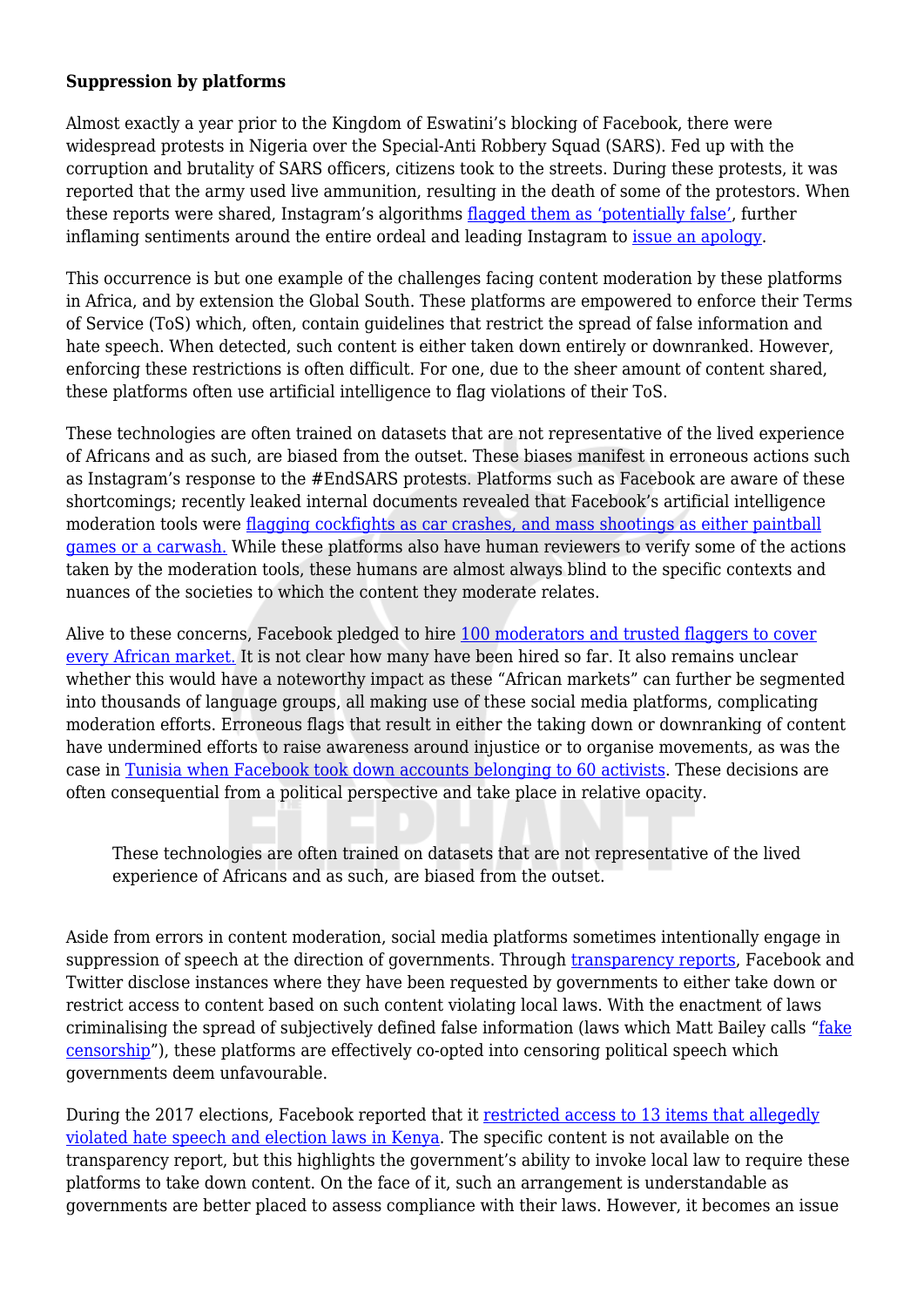where laws were enacted with a view to shrinking the civic space and suppressing any activism in the face of authoritarian tendencies.

In [our previous article,](https://www.theelephant.info/features/2021/10/22/securing-kenyas-electoral-integrity-regulating-truth/) we highlighted the subjective and selective application of Kenya's Computer Misuse and Cybercrimes Act. Applied to this context, if the government were to request a takedown based on this law, Facebook or Twitter would simply comply, furthering the potential for suppression. While these platforms make it clear that they screen these requests prior to complying, the growing use of local laws which impose liability on platforms for failure to comply would incentivise them to err on the side of caution and blindly comply with requests. Turkey for example recently enacted a law that requires platforms to [respond to complaints within 48 hours or face fines](https://asiatimes.com/2020/09/silence-descends-on-social-media-in-turkey/) [of up to US\\$700,000.](https://asiatimes.com/2020/09/silence-descends-on-social-media-in-turkey/) That being said, some platforms such as [Twitter have made it clear](https://techcrunch.com/2021/06/07/twitter-restricts-accounts-in-india-to-comply-with-government-legal-request/) that where the complained of content does not violate its ToS, it would only restrict access in the jurisdiction with the law in place.

There is a discernible trend towards bringing these platforms under the control of governments. India recently [withdrew safe harbour protections](https://indianexpress.com/article/technology/tech-news-technology/govt-decides-twitter-no-longer-enjoys-safe-harbour-protection-7380265/) from Twitter due to its taking down of content associated with the ruling party. It also came under fire for allowing content critical of the government; the [police raided Twitter's offices in Delhi.](https://scroll.in/article/999171/why-is-the-government-of-india-at-war-with-twitter) India enacted new guidelines requiring platforms to appoint local representatives to handle complaints. Following these rules, the Indian government's takedown requests have increased, often targeting content that is [critical of the](https://techcrunch.com/2021/06/07/twitter-restricts-accounts-in-india-to-comply-with-government-legal-request/) [government or the ruling party](https://techcrunch.com/2021/06/07/twitter-restricts-accounts-in-india-to-comply-with-government-legal-request/). The co-opting of these platforms by governments or public authorities may sometimes put lives at risk. Recently, the Facebook Oversight Board recommended an independent investigation into [Facebook's suppression of pro-Palestine content at the request of](https://www.middleeasteye.net/news/israel-palestine-facebook-investigation-social-media-posts-suppression) [the Israeli government](https://www.middleeasteye.net/news/israel-palestine-facebook-investigation-social-media-posts-suppression). According to activists, this [suppression sometimes puts lives in danger](https://www.middleeasteye.net/news/facebook-palestine-israel-oversight-board-bias-fix-not-fast) as they were unable to share information regarding the state of security at the time.

## **Internet shutdowns**

In some instances, when unable to lawfully secure the takedown of content on platforms, governments resort to internet shutdowns to quell opposition. In the past decade, it is estimated that several governments have either [wholly or partially shut down the internet a total of 850 times, with](https://jigsaw.google.com/the-current/shutdown/) [90 per cent of these instances taking place in the last 5 years](https://jigsaw.google.com/the-current/shutdown/). These shutdowns occur on a spectrum, from blocking specific websites such as social media platforms, to completely shutting down access to the internet for entire regions. A [report by Jigsaw and Access Now](https://jigsaw.google.com/the-current/shutdown/) documented some of the most recent internet shutdowns such as by Uganda earlier this year, and [Tanzania late last](https://www.accessnow.org/tanzania-internet-shutdowns-victim-stories/) [year.](https://www.accessnow.org/tanzania-internet-shutdowns-victim-stories/)

These shutdowns are **easier to implement** where there are few internet service providers operating in a country, and where the government maintains significant control over them. These shutdowns have untold political and economic consequences (due to the informal sector's use of social networks such as WhatsApp to trade). In Myanmar for example, it is estimated that [approximately 2.5 per cent](https://jigsaw.google.com/the-current/shutdown/) [of the country's Gross Domestic Product was lost](https://jigsaw.google.com/the-current/shutdown/) due to a partial internet shutdown – the military junta [blocked access to Facebook during the day, and wholly shut down the internet every night for](https://www.top10vpn.com/cost-of-internet-shutdowns/) [72 consecutive nights](https://www.top10vpn.com/cost-of-internet-shutdowns/). It must however be noted that using economic statistics as a measure of impact is not highly accurate in several African countries due to [informal and unreported economic](https://www.activedimension.co.ke/cipit/wp-content/uploads/2020/05/Report_Intentional-Internet-Disruptions-in-Africa.pdf) [activity](https://www.activedimension.co.ke/cipit/wp-content/uploads/2020/05/Report_Intentional-Internet-Disruptions-in-Africa.pdf).

Erroneous flags that result in either the taking down or downranking of content have undermined efforts to raise awareness around injustice or to organise movements.